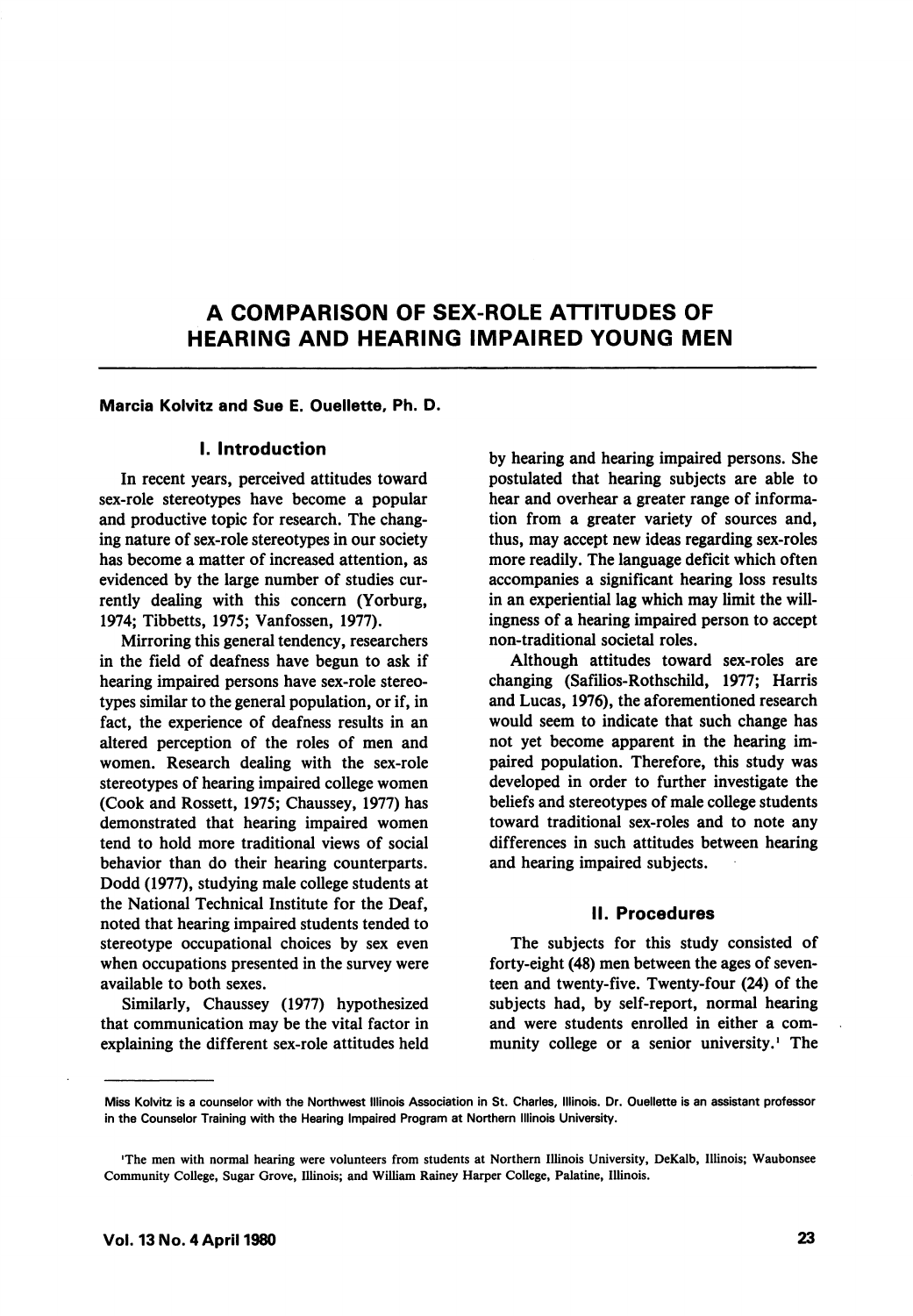twenty-four (24) additional subjects were hear ing impaired men enrolled in post-secondary programs.<sup>2</sup> An additional criterion for the selection of hearing impaired subjects included a documented hearing loss of 65 dB (ISO) or greater in the better ear, indicating that these subjects do not rely primarily upon hearing for communication. All subjects were tested in two subgroups according to hearing ability.

A twenty-five (25) item survey was develop ed in an effort to determine the sex-role stereotypic attitudes of each subject. The items for the survey were selected from Sex-Role Attitude Items and Scales from U,S, Sample Surveys (Mason, 1975) and included topics such as marriage, family responsibilities, career and employment areas, domestic re sponsibilities, and social mores. Subjects were asked to mark each statement true or false in order to indicate the subject's personal atti tudes on the topic. Several sample survey items may be found in Appendix I.

The administration of the scale varied somewhat between the hearing and hearing im paired subgroups. Hearing subjects were asked to read each statement and to respond by marking each item true or false. With the hear ing impaired subjects, the investigator signed both the instructions and the statements. In order to eliminate any difficulties that the hearing impaired subjects might experience with the English language, instructions and statements were interpreted into American Sign Language.

The recorded responses of the subjects were scored by the degree of conservativeness reflected by the choice. One point was assigned to each statement answered conservatively by the subject, as determined by the scoring key. Thus, the most liberal score possible was zero (0) while the most conservative score possible was twenty-five (25).

A t-Test for Unrelated Measures was then conducted to determine if a significant dif ference was indeed evident between the scores of the two subgroups.

### III. Results and Discussion

Upon scoring the results of the survey, it was discovered that the normal hearing group produced a mean score of 3.46 with a standard deviation of 2.24. The hearing impaired sub group, in contrast, produced a mean score of 13.66 with a standard deviation of 2.59.

In order to determine if a significant dif ference existed between the two subgroups, a t-Test for Unrelated Measures was performed. The t-Test revealed a significant difference at the .01 level of confidence. Thus, for this select group, there was indeed a significant difference between the hearing and hearing impaired sub jects when viewed with regard to their attitudes toward sex-roles. A summary of the statistical analysis comparing the perception of sex-role attitudes of hearing and hearing impaired men is presented in Table 1.

### TABLE 1. Comparison of perception of sex-role attitudes of normal hearing men and hearing impaired men.

| Group | Number                               | <b>Standard</b><br><b>Mean</b> Deviation  | df  |        |
|-------|--------------------------------------|-------------------------------------------|-----|--------|
| X.    | 24                                   | $3.46$ $2.24$                             | 46. | 14.552 |
| Х,    | 24                                   | 13.66 2.59                                |     |        |
|       | $X_i$ : Subjects with normal hearing |                                           |     |        |
|       |                                      | $X_2$ : Subjects with hearing impairments |     |        |

It is evident from this study that the hearing impaired subjects hold more conservative and traditional views of sex-roles and responsibi lities. It may well be that the experiential lag resulting from the inability to hear and over hear a vast wealth of information may limit the willingness of some hearing impaired persons to accept the rapid changes which seem to be occurring in the definition of sex-roles.

Other factors may also exert a definite ef fect on the development of sex-role attitudes. In this initial survey, the subjects were not

<sup>&#</sup>x27;The hearing impaired men were volunteers from students in the Program for the Hearing Impaired (PHI) at Northern Illinois University, DeKalb, Illinois; Waubonsee Hearing Impaired Program (WHIP) at Waubonsee Community College, Sugar Grove, Illinois; and the Hearing Impaired Program (HIP) at William Rainey Harper College, Palatine, Illinois.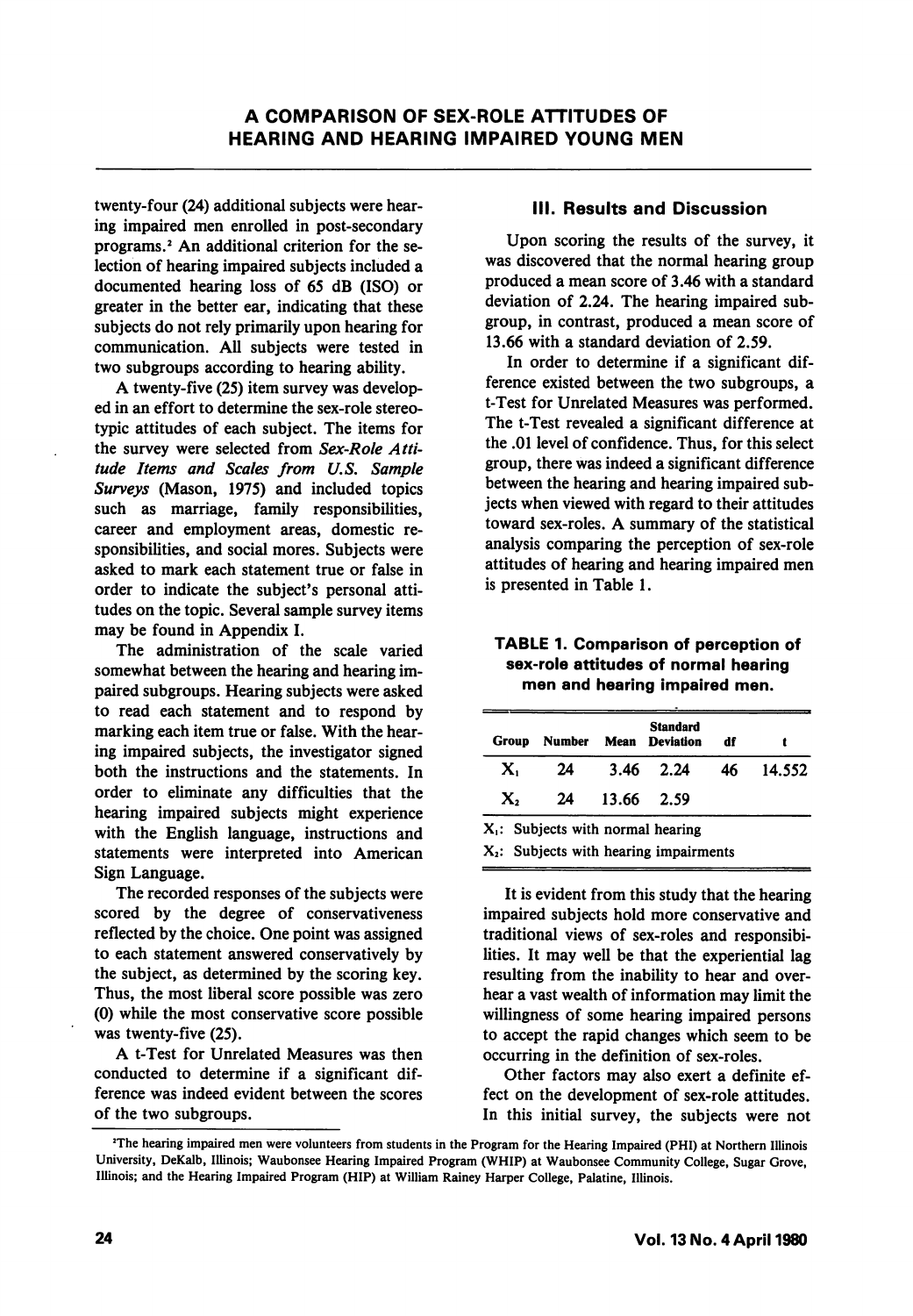classified as to socio-economic backgrounds, religious preference, amount of parental education, or other areas suggested by Bayer (1975) as possible contributing factors. This research points to a definite need for further study to determine if the apparent difference in sex-role attitudes is a result of any of these ad ditional factors, or if, indeed, it can be attri buted to a lack of auditory information.

The results of this study strongly illustrate the difference in sex-role attitudes and beliefs of the two subgroups. Table 2 lists selected items from the surveying tool and the per centages of each subgroup responding to a par ticular item. Fifty-eight percent of the hearing impaired men agreed with the statement \*'Although many women have important jobs, their "right" place is still in the home." In response to the same statement, only 13% of the hearing men agreed. Clearly, the hearing

TABLE 2: Percentages of normal hearing subjects and hearing impaired subjects responding to sample survey items.

| Item<br>Number*                                    | Group                      | Responses    |  |  |
|----------------------------------------------------|----------------------------|--------------|--|--|
| 1                                                  | Normal Hearing             | 4% Agree     |  |  |
|                                                    | <b>Hearing Impaired</b>    | 38% Agree    |  |  |
| 2                                                  | Normal Hearing             | 13% Agree    |  |  |
|                                                    | Hearing Impaired           | 58% Agree    |  |  |
| 3                                                  | Normal Hearing             | 0% Agree     |  |  |
|                                                    | Hearing Impaired           | 38% Agree    |  |  |
| 4                                                  | Normal Hearing             | 8% Agree     |  |  |
|                                                    | Hearing Impaired           | 67% Agree    |  |  |
| 5                                                  | Normal Hearing             | 4% Disagree  |  |  |
|                                                    | Hearing Impaired           | 20% Disagree |  |  |
| 6                                                  | Normal Hearing             | 20% Agree    |  |  |
|                                                    | Hearing Impaired           | 46% Agree    |  |  |
| 7                                                  | Normal Hearing             | 4% Agree     |  |  |
|                                                    | Hearing Impaired 42% Agree |              |  |  |
| *Item numbers refer to items listed in Appendix I. |                            |              |  |  |

impaired men demonstrated strong traditional views of the role of women. These results are further reinforced with the responses to sample statement 4. Sixty-seven percent of the hearing impaired men agreed with the statement "Raising the children is more the mother's responsi bility than the father's responsibility" while only 89o of the hearing men agreed. The hear ing impaired men's view of men is also viewed as strongly traditional. Forty-two percent of the hearing impaired men agreed with the statement "A man who is really a man won't cry" while only 49o of the normal hearing men agreed. Generally, the men without hearing impairments expressed considerably more liberal and nontraditional beliefs.

Cook and Rossett (1975) stressed the impor tance of expanding the experiences of hearing impaired women to include the exposure to the changing and expanding opportunities that are available to women today. It was suggested that activities be incorporated into school ex periences to provide the adolescent women with nontraditional vocational information. Instructional materials, as well as field trips and guest speakers, could be utilized in creating these experiences.

The research of this study illustrates the traditional views held by the hearing impaired men as a subgroup. Hearing impaired men, as well as hearing impaired women, need to ex perience a variety of activities and instruction that might help in expanding their sex-role perceptions. Since hearing and overhearing are such major ways in which a person with nor mal hearing receives information, special attention must be given to those who cannot hear. Increased exposure to non-traditional societal roles is necessary to increase the acceptance of changes.

### APPENDIX I. Sample survey statements.

- 1. A wife should not work unless they need the money.
- 2. Although many women have important jobs, their "right" place is still in the home.
- 3. A man who helps around the kitchen is doing more than should be expected.